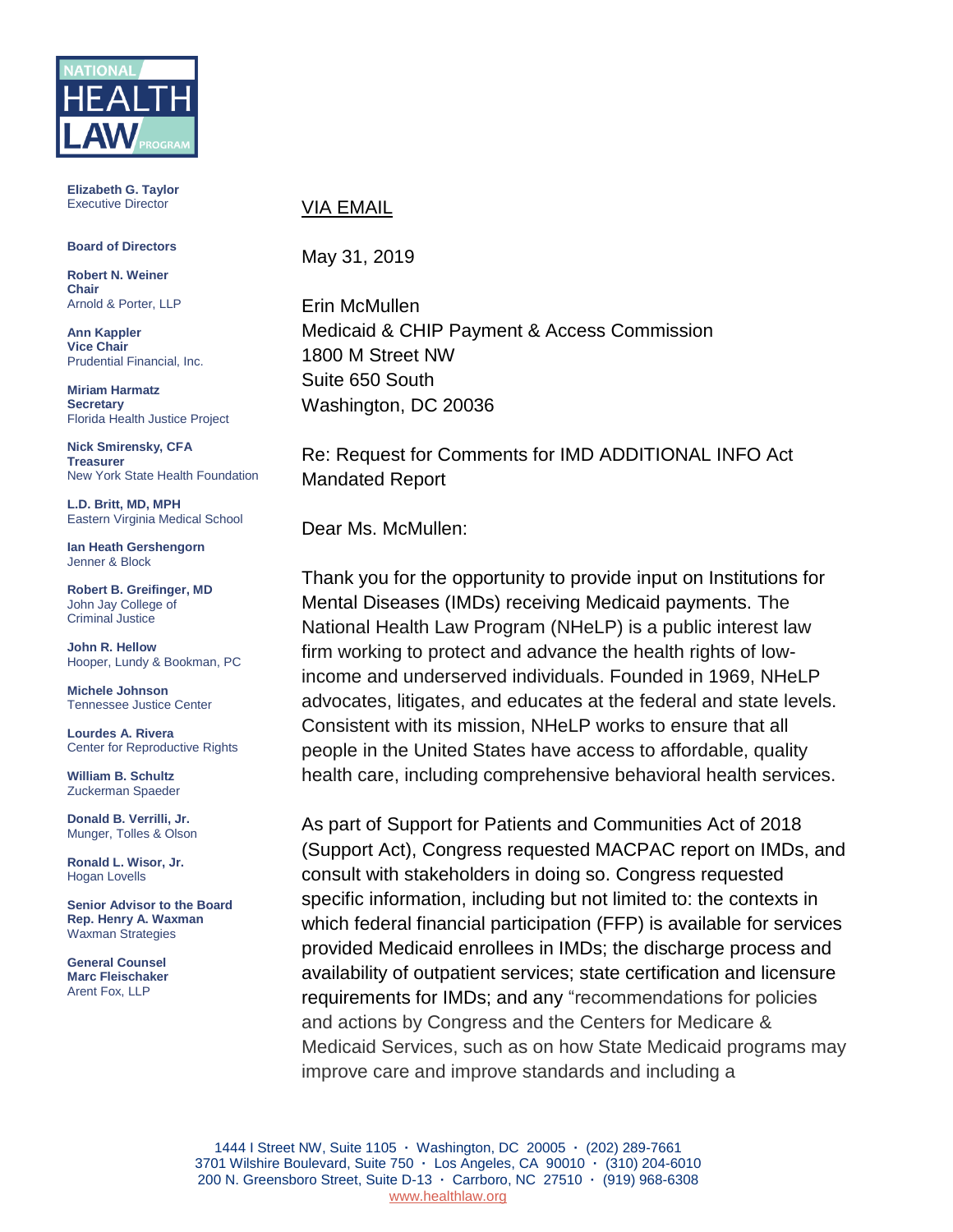

recommendation for how the Centers for Medicare & Medicaid Services can improve data collection from such programs to address any gaps in information."<sup>1</sup>

The report is mandated by Subtitle B of the Support Act, which is entitled the "IMD ADDITONAL INFO Act"). The legislative history of the IMD ADDITONAL INFO Act suggests that Congress directed MACPAC to undertake this study based on a concern that the IMD exclusion creates barriers to residential services for individuals with opioid use disorder (OUD).<sup>2</sup> While NHeLP shares Congress' goal of increasing timely access to appropriate care for individuals with OUD, we are concerned that policymakers and legislators often focus on the IMD exclusion as the barrier to OUD treatment, to the exclusion of the many other state and federal policy choices that contribute to barriers in services. As MACPAC recognized:

While policymakers have focused on the role played by the Medicaid payment exclusion for institutions for mental diseases (IMD) in creating gaps in residential SUD services, the IMD exclusion is not the only reason gaps in coverage exist. Many states do not take advantage of the various legal authorities available to them, such as the state plan rehabilitation option and the health home option, to expand their SUD treatment benefit. These policy choices reflect a variety of factors, including budgetary constraints.<sup>3</sup>

The IMD exclusion has ramifications far beyond residential treatment for OUD. Changing the IMD exclusion could lead to unintended consequences and new crises. It is within this context that we offer the following propositions to guide MACPAC's analysis and recommendations to Congress:

1. The IMD exclusion is a specific limitation on where services are provided, not on what services are provided. Any discussion must be take into account the history

 $\overline{a}$ <sup>1</sup> Pub. L. No. 115-271, Section 5012 (The IMD ADDITIONAL INFO Act).

<sup>&</sup>lt;sup>2</sup> H.R. REP. NO. 115-717, at 3-4 (2018), [https://www.congress.gov/115/crpt/hrpt717/CRPT-](https://www.congress.gov/115/crpt/hrpt717/CRPT-115hrpt717.pdf)[115hrpt717.pdf.](https://www.congress.gov/115/crpt/hrpt717/CRPT-115hrpt717.pdf)

<sup>3</sup> Medicaid & CHIP Payment & Access Comm'n, Report to Congress on Medicaid and CHIP, Chapter 4: Access to Substance Use Disorder Treatment in Medicaid, 81 (June 2018), [https://www.macpac.gov/wp-content/uploads/2018/06/Access-to-Substance-Use-Disorder-](https://www.macpac.gov/wp-content/uploads/2018/06/Access-to-Substance-Use-Disorder-Treatment-in-Medicaid.pdf)[Treatment-in-Medicaid.pdf.](https://www.macpac.gov/wp-content/uploads/2018/06/Access-to-Substance-Use-Disorder-Treatment-in-Medicaid.pdf)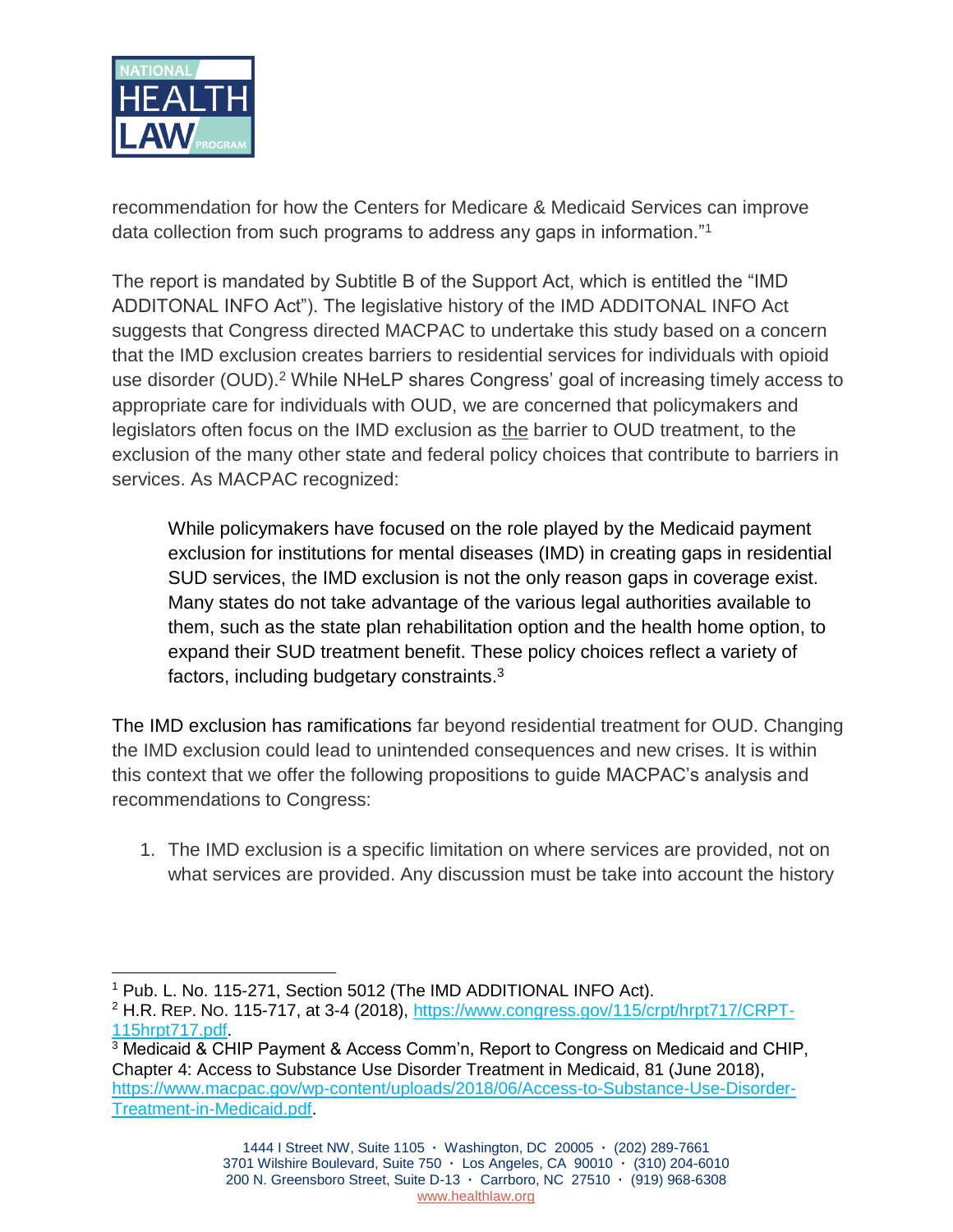and purpose of the IMD exclusion, and the role it has played in preventing unnecessary institutionalization.

- 2. The various ways in which states currently obtain FFP for services providing in IMDs are highly problematic. Specifically, Section 1115 demonstration waivers that waive the IMD exclusion exceed the Secretary's statutory authority, and greater oversight is needed for services provided in IMDs via Medicaid Managed Care.
- 3. Changes to the IMD exclusion may jeopardize discharge planning and access to community-based services. Any proposed changes must anticipate and address such consequences, and protect the right to community integration.
- 4. Federal regulation and standards are essential for any behavioral health setting for which FFP is available, but regulations must be sensitive to the wide variety of settings that can be considered an IMD and the needs of the different populations served.

Any proposed changes to the IMD exclusion should be made with the utmost caution, and without undermining the purpose and history of the IMD exclusion, the important role it has played in preventing unnecessary institutionalization, and different needs of the various populations served in IMDs. Below, we provide information to address Congress' specific requests and resources to assist MACPAC with its mandate.

# **I. History of the IMD Exclusion: Encouraging States to Transition Provision of Services to Smaller Settings**

As you are aware, an IMD is not a service, nor is the IMD exclusion a prohibition on payment for any specific kind of service. Instead, it is a limitation on where services are provided. States cannot obtain FFP for services provided to any individual under age 65 in a "a hospital, nursing facility, or other institution of more than 16 beds, that is primarily engaged in providing diagnosis, treatment, or care of persons with mental diseases, including medical attention, nursing care, and related services."<sup>4</sup> While the statutory definition of IMDs only prohibits federal funding of services for residents of institutions "primarily engaged in providing diagnosis, treatment, or care of persons with mental

 <sup>4</sup> 42 U.S.C. § 1396d(i). Exceptions to this general rule exist, and FFP is also available for youth under age 21 in specific delineated settings that would otherwise be considered an IMD. *See infra* notes 9-10.

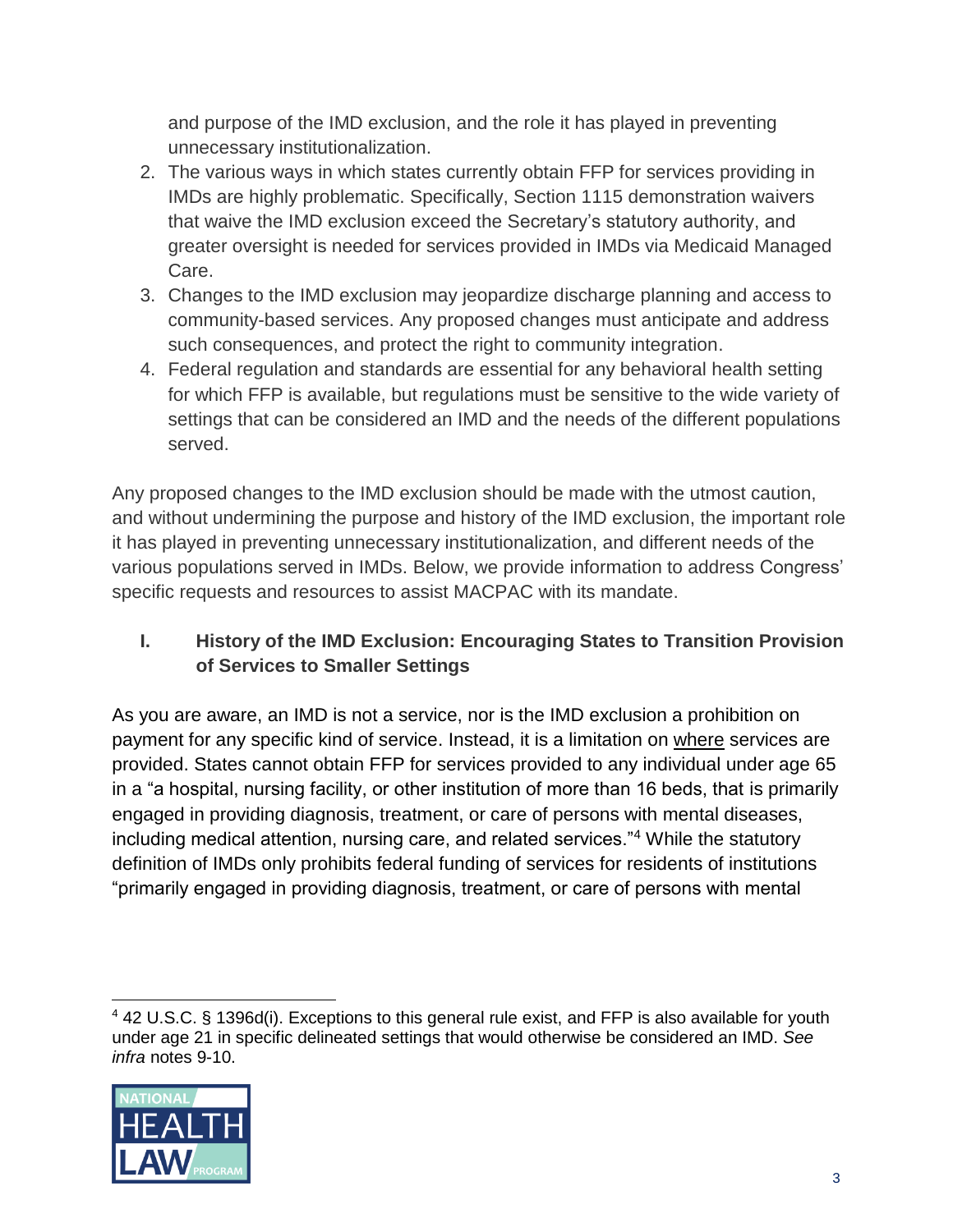diseases," HHS has interpreted this exclusion to include facilities that provide SUD treatment.<sup>5</sup>

The IMD exclusion does not prohibit states from providing mental health or SUD services. A state can receive FFP for providing the same mental health or SUD service available in an IMD as long as it is in a smaller setting. As MACPAC previously noted,

States can cover all of the levels of care described in the ASAM [American Society of Addiction Medication] criteria through their state plan. However, many states do not do so, resulting in gaps in coverage for partial hospitalization and residential treatment in particular. Barriers to care often extend beyond the IMD exclusion.<sup>6</sup>

While the IMD exclusion does not prohibit a state from providing services, it has encouraged states to invest in community-based services and smaller settings. The IMD exclusion has existed since 1950, and was originally part of the Social Security Act. When Medicaid was established in 1965, this exclusion was incorporated into Medicaid, against the backdrop of an unprecedented rise in the rate of individuals confined to institutions with horrendous conditions.<sup>7</sup> The IMD exclusion reflects a Congressional determination both that these institutions are a state responsibility, and that it is appropriate for Congress to encourage community-based alternatives to large residential settings.<sup>8</sup> Congress reaffirmed its intent to encourage states to move away

[https://www.ssa.gov/history/pdf/Downey%20PDFs/Social%20Security%20Amendments%20of%](https://www.ssa.gov/history/pdf/Downey%20PDFs/Social%20Security%20Amendments%20of%201965%20Vol%202.pdf) [201965%20Vol%202.pdf](https://www.ssa.gov/history/pdf/Downey%20PDFs/Social%20Security%20Amendments%20of%201965%20Vol%202.pdf) ("The committee believes it is important that States move ahead promptly to develop comprehensive mental health plans as contemplated in the Community Mental Health Centers Act of 1963. In order make certain that the planning required by the committee's bill will become a part of the overall State mental health planning under the Community Mental Health Act of 1963, the committee's bill makes approvability of the State's



 <sup>5</sup> CMS, STATE MEDICAID MANUAL § 4390.

<sup>6</sup> Medicaid & CHIP Payment & Access Comm'n, Report to Congress on Medicaid and CHIP, Chapter 4: Access to Substance Use Disorder Treatment in Medicaid, 97 (June 2018), [https://www.macpac.gov/wp-content/uploads/2018/06/Access-to-Substance-Use-Disorder-](https://www.macpac.gov/wp-content/uploads/2018/06/Access-to-Substance-Use-Disorder-Treatment-in-Medicaid.pdf)[Treatment-in-Medicaid.pdf.](https://www.macpac.gov/wp-content/uploads/2018/06/Access-to-Substance-Use-Disorder-Treatment-in-Medicaid.pdf)

<sup>7</sup> Ari Ne'eman, *Another Tragedy, Another Scapegoat*, THE AMERICAN PROSPECT (Feb. 27, 2018), [https://prospect.org/article/another-tragedy-another-scapegoat#.Wpf4lriOn61.facebook;](https://prospect.org/article/another-tragedy-another-scapegoat#.Wpf4lriOn61.facebook) CMS, STATE MEDICAID MANUAL § 4390.

<sup>&</sup>lt;sup>8</sup> Medicaid was established in 1965, just two years after the Community Mental Health Centers Act of 1963 was passed. Even as Congress allowed for federal funding for individuals over 65 in IMDs, the legislative history suggests that Congress also wanted to encourage communitybased alternatives to residential and custodial settings. See Comm. on Finance, S. Rep. 404 to accompany H.R. 6675, at 146 (June 30, 1965),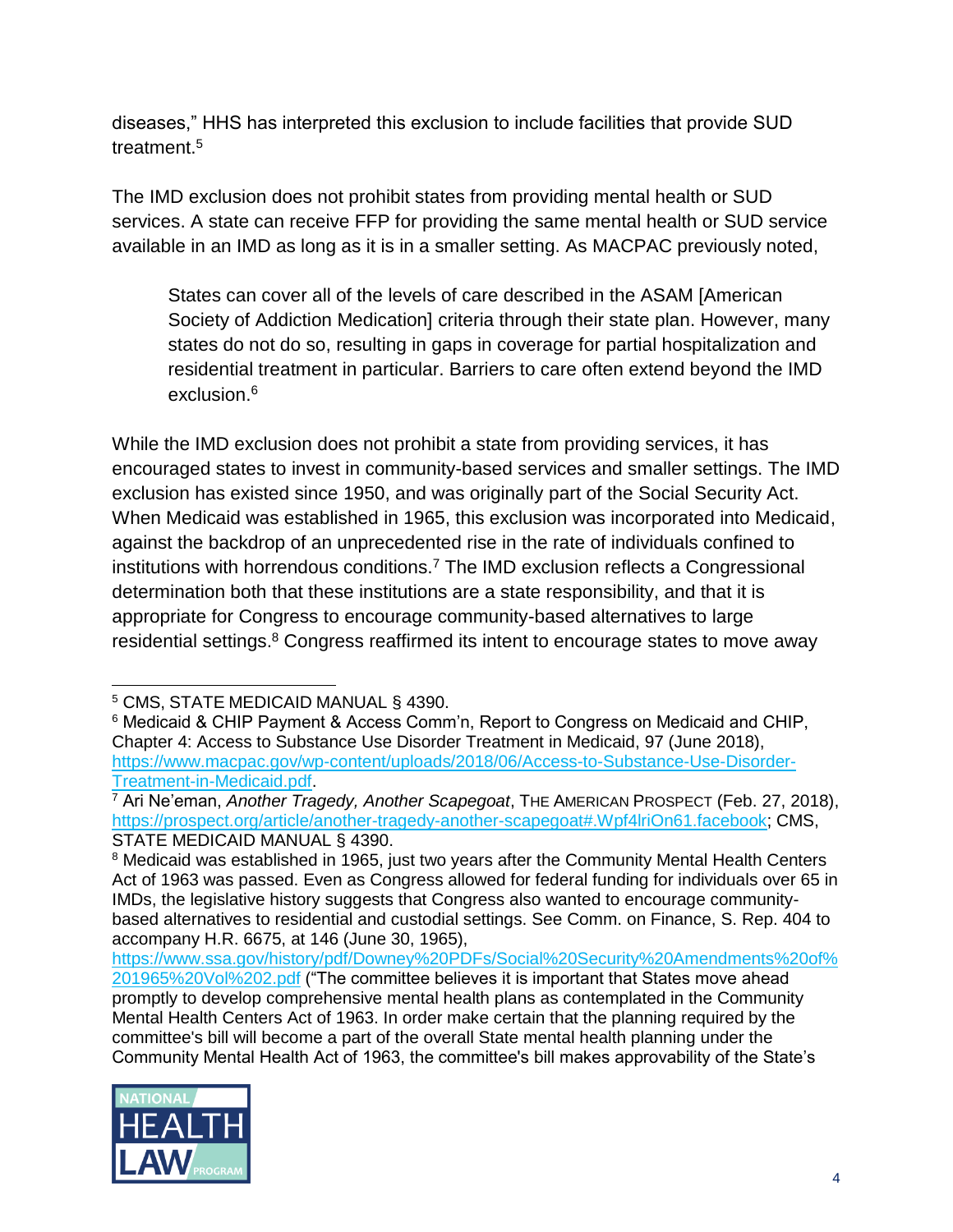from large institutions and to invest in smaller facilities and community-based settings in 1988, when it amended the Medicaid Act to permit federal financial participation for services to individuals in facilities with 16 or fewer beds.<sup>9</sup> Exceptions and carve outs to the IMD exclusion exist, but the exclusion still serves Congress' initial purpose of pushing states to focus on community-based alternatives in integrated environments.<sup>10</sup>

# **II. Contexts in Which FFP is Available and States' Use of Waivers to Fund IMD Services**

There are four primary ways states have obtained FFP for IMD services. First, states temporarily obtained FFP for IMDs through a demonstration program created by Section 2707 of the Affordable Care Act (no longer in effect).<sup>11</sup> Second, some states use

[https://babel.hathitrust.org/cgi/pt?id=mdp.39015034439359;view=1up;seq=19.](https://babel.hathitrust.org/cgi/pt?id=mdp.39015034439359;view=1up;seq=19)

<sup>10</sup> For example, federal financial participation is available for services for individuals under age twenty-one in inpatient psychiatric hospitals and other settings designated by HHS, 42 U.S.C. §§ 1396d(a)(16), 1396d(h). Payment is also available to managed care organizations (MCOs) for enrollees in IMDs for up to 30 days. 42 C.F.R. § 438.6(e) (allowing payments to MCOs for up to 15 days in an IMD in any given month and permitting two consecutive months, meaning payment for an enrollee could be made for up to 30 consecutive days). Congress has also enacted a temporary state option (up to 5 years) for states to lift the IMD exclusion for a small subset of facilities used to treat SUD. In order to be eligible for this last option, a state must ensure that the facility implements evidence-based practices, provides access to Medication Assisted Treatment, and adheres to a strict maintenance of effort requirement regarding community based services. 42 U.S.C. §§ 1396d(a)(30)(B); 1396n(l).

<sup>11</sup> Section 2707 of the Affordable Care Act authorized a three-year IMD demonstration, which specifically examined whether waiving the IMD exclusion would decrease the wait time for individuals presenting in EDs to access inpatient care. The study suggests that funding inpatient institutional beds increased federal costs without increasing accessing care, but the authors also urged caution, noting that "[d]ata limitations prevent us from drawing strong conclusions about the effect of MEPD on access to inpatient care, length of stays, ER visits, and costs." Crystal Blyer, *et al*, Mathematica Policy Research, *Medicaid Emergency Psychiatric Services Demonstration Evaluation, Final Report* (Aug. 18, 2016),

[https://innovation.cms.gov/Files/reports/mepd-finalrpt.pdf.](https://innovation.cms.gov/Files/reports/mepd-finalrpt.pdf)



 $\overline{a}$ plan for assistance for aged individuals in mental hospital dependent upon a showing of satisfactory progress toward developing and implementing a comprehensive mental health program-including utilization of community mental health centers, nursing homes, and other alternative forms of care."). Even for individuals over 65, IMDs were never intended to be longterm placements, and the state option to receive FFP for service to enrollees over age 65 in IMDs was conditioned on a state showing "that the State is making satisfactory progress toward developing and implementing a comprehensive mental health program, including provision for utilization of community mental health centers, nursing facilities, and other alternatives to care in public institutions for mental disease." 42 U.S.C. § 1396a(21).

<sup>9</sup> Jeffery Buck, Dep't Of Health & Human Servs., HCFA Pub. No. 03339, *Medicaid and Institutions for Mental Disease: Report to Congress II-3* (Dec. 1992),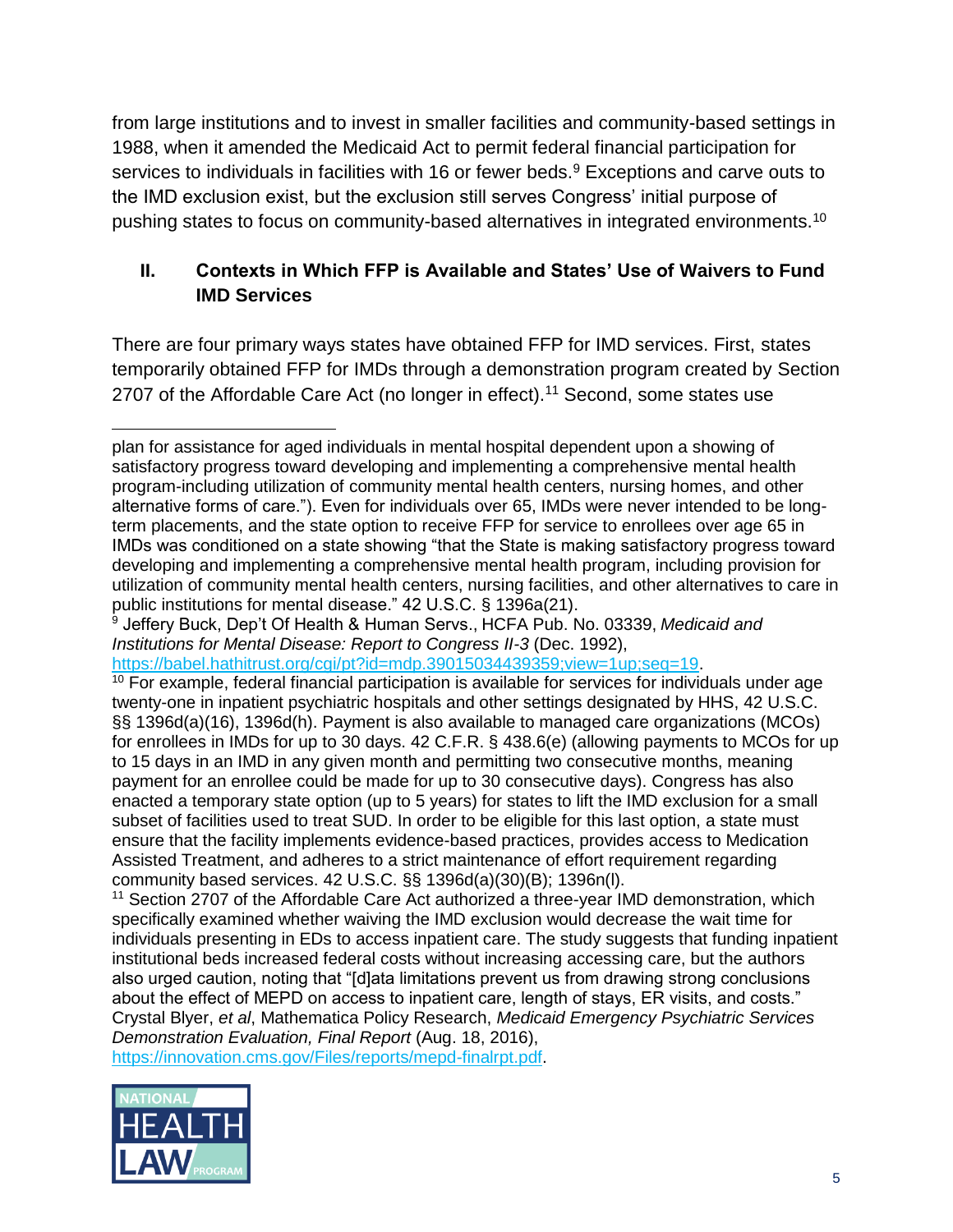disproportionate share hospital payments to pay for IMDs.<sup>12</sup> Third, for over twenty-five years, states have received Section 1115 demonstration waivers to receive FFP for services provided to residents IMDs, even though these waivers are beyond the Secretary's authority to approve. Last, starting in 2016, federal regulations authorized states to make capitated payments to Medicaid Managed Care Organizations (MCOs) and Prepaid Inpatient Health Programs (PIHPs) that offer IMD services for up to 15 days per month.

The comments below highlight concerns with, and opportunities for, increased oversight and regulation regarding two common ways states obtain FFP for services in IMDs: Section 1115 demonstration waivers and MCO contracts.

# *A. IMD Waivers Exceed the Secretary's Authority*

While states have a long history of funding IMDs via Medicaid Section 1115 demonstration waivers, the Secretary does not have the authority to grant waivers of the IMD exclusion.<sup>13</sup>

Section 1115 allows HHS to waive some requirements of the federal Medicaid Act so that states can test novel approaches to improving medical assistance for low-income individuals. Section 1115 authorizes HHS to waive only those requirements found in 42 U.S.C. § 1396a.<sup>14</sup> Requirements found outside of 42 U.S.C. § 1396a cannot be waived. The IMD exclusion is contained in 42 U.S.C. § 1396d(a)(30)(B) and 42 U.S.C. § 1396d(i), and therefore cannot be waived.

Moreover, all Section 1115 demonstration waivers must be limited to the extent and time period needed to carry out the experiment or demonstration, and must also promote Medicaid's objectives, which are to furnish medical assistance and rehabilitation and other services to eligible individuals. This means that states must conduct a genuine experiment of some kind. It is not sufficient that the state seeks to simply save money

<sup>&</sup>lt;sup>14</sup> HHS has argued that Section 1115(a)(2) creates an independent "expenditure authority," but this interpretation flatly misreads the statute. Section 1115(a)(2) does not give the Secretary an independent, unlimited power to ignore, waive, impose, or re-write Medicaid program features, including the IMD exclusion. Section 1115(a)(2) merely provides for federal reimbursement of necessary expenditures for a project that already qualifies for a waiver.



 $\overline{a}$ <sup>12</sup> MaryBeth Musumeci, Kaiser Family Found., *Key Questions About Medicaid Payment for Services in "Institutions for Mental Disease"* (June 18, 2018), [https://www.kff.org/medicaid/issue](https://www.kff.org/medicaid/issue-brief/key-questions-about-medicaid-payment-for-services-in-institutions-for-mental-disease/)[brief/key-questions-about-medicaid-payment-for-services-in-institutions-for-mental-disease/](https://www.kff.org/medicaid/issue-brief/key-questions-about-medicaid-payment-for-services-in-institutions-for-mental-disease/) <sup>13</sup> 42 US.C. § 1315.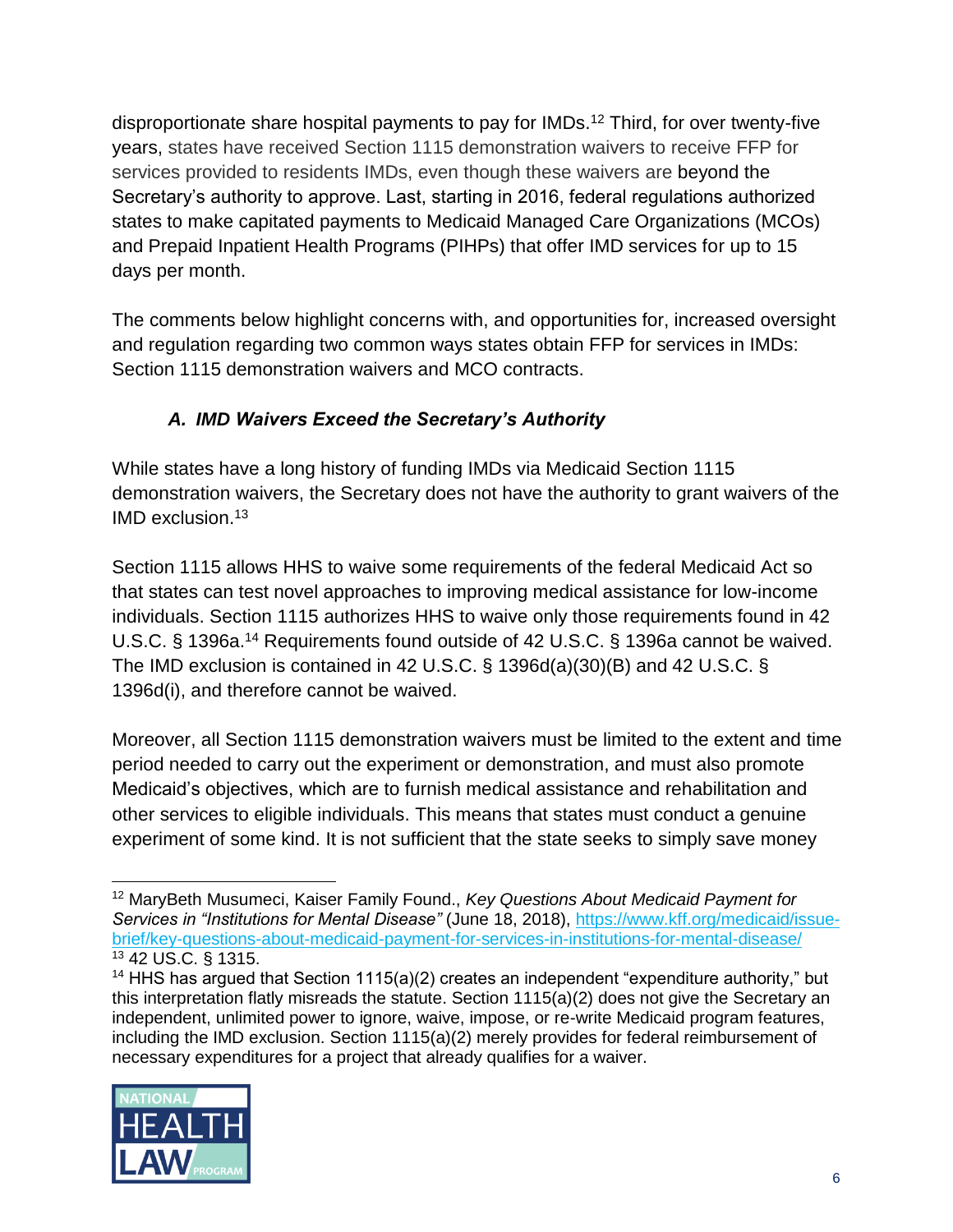through a Section 1115 demonstration waiver; the state must seek to "test out new ideas" and ways of addressing problems faced by enrollees.

For the past twenty-five years, states have obtained authority to waive the IMD exclusion, despite the illegality of such waivers. The first waiver was granted in 1993, and by the early 2000s nine states had 1115 demonstration waivers to fund IMDs for psychiatric treatment, including Arizona, Delaware, Maryland, Massachusetts, New York Oregon, Rhode Island, Tennessee, and Vermont.<sup>15</sup> Some states only covered individuals at certain hospitals or for a set number of days—others were broader. As of 2009, CMS phased out all but one of these projects, precisely because they were no longer "innovative or experimental."<sup>16</sup>

Notwithstanding the lack of authority of CMS to waive the IMD exclusion, and the fact that such waivers are not innovative or experimental and therefore should not be allowed, there has been a recent renewed effort to obtain such waivers. A new wave of applications started in 2015, when CMS published a Dear State Medicaid Director letter stating that states can apply for such waivers to enable FFP for inpatient SUD treatment in IMDs, and again in 2017 when CMS inappropriately loosened requirements for obtaining such a waiver.<sup>17</sup> Currently, there are twenty-one states using 1115 demonstration waivers to fund SUD treatment, with an additional seven states with pending waivers.<sup>18</sup> In 2018, CMS invited and encouraged states to apply for mental health-related Section 1115 demonstration waivers without any justification for changing its position. In fact, CMS made no mention of the long history of such waivers from the 1990s nor gave any explanation as to why the current waivers would meet Section 1115's threshold requirement of being "innovative or experimental."<sup>19</sup>

[https://www.medicaid.gov/federal-policy-guidance/downloads/SMD15003.pdf;](https://www.medicaid.gov/federal-policy-guidance/downloads/SMD15003.pdf) CMS, Dear State Medicaid Director Letter (Nov. 1, 2017) (SMD # 17-003) (Strategies to Address the Opioid Epidemic), [https://www.medicaid.gov/federal-policy-guidance/downloads/smd17003.pdf.](https://www.medicaid.gov/federal-policy-guidance/downloads/smd17003.pdf) <sup>18</sup> Kaiser Family Found*., Medicaid Waiver Tracker: Approved and Pending Section 1115 Waivers by State* (Apr. 18, 2019), [https://www.kff.org/medicaid/issue-brief/medicaid-waiver](https://www.kff.org/medicaid/issue-brief/medicaid-waiver-tracker-approved-and-pending-section-1115-waivers-by-state/)[tracker-approved-and-pending-section-1115-waivers-by-state/.](https://www.kff.org/medicaid/issue-brief/medicaid-waiver-tracker-approved-and-pending-section-1115-waivers-by-state/)

 $19$  CMS, Dear State Medicaid Director Letter (Nov. 13, 2018) (SMD  $#$  18-011) (Opportunities to Design Innovative Service Delivery Systems for Adults with a Serious Mental Illness or Children with a Serious Emotional Disturbance), [https://www.medicaid.gov/federal-policy](https://www.medicaid.gov/federal-policy-guidance/downloads/smd18011.pdf)[guidance/downloads/smd18011.pdf;](https://www.medicaid.gov/federal-policy-guidance/downloads/smd18011.pdf) U.S. Gov. Accounting Office, *States Fund Services for* 



 <sup>15</sup> U.S. Gov. Accounting Office, *States Fund Services for Adults in Institutions for Mental Disease Using a Variety of Strategies* 29 (2017), [https://www.gao.gov/products/GAO-17-652.](https://www.gao.gov/products/GAO-17-652) <sup>16</sup> *Id.*

<sup>17</sup> CMS, Dear State Medicaid Director Letter (July 27, 2015) (SMD # 15-003) (New Service Delivery Opportunities for Individuals with a Substance Use Disorder),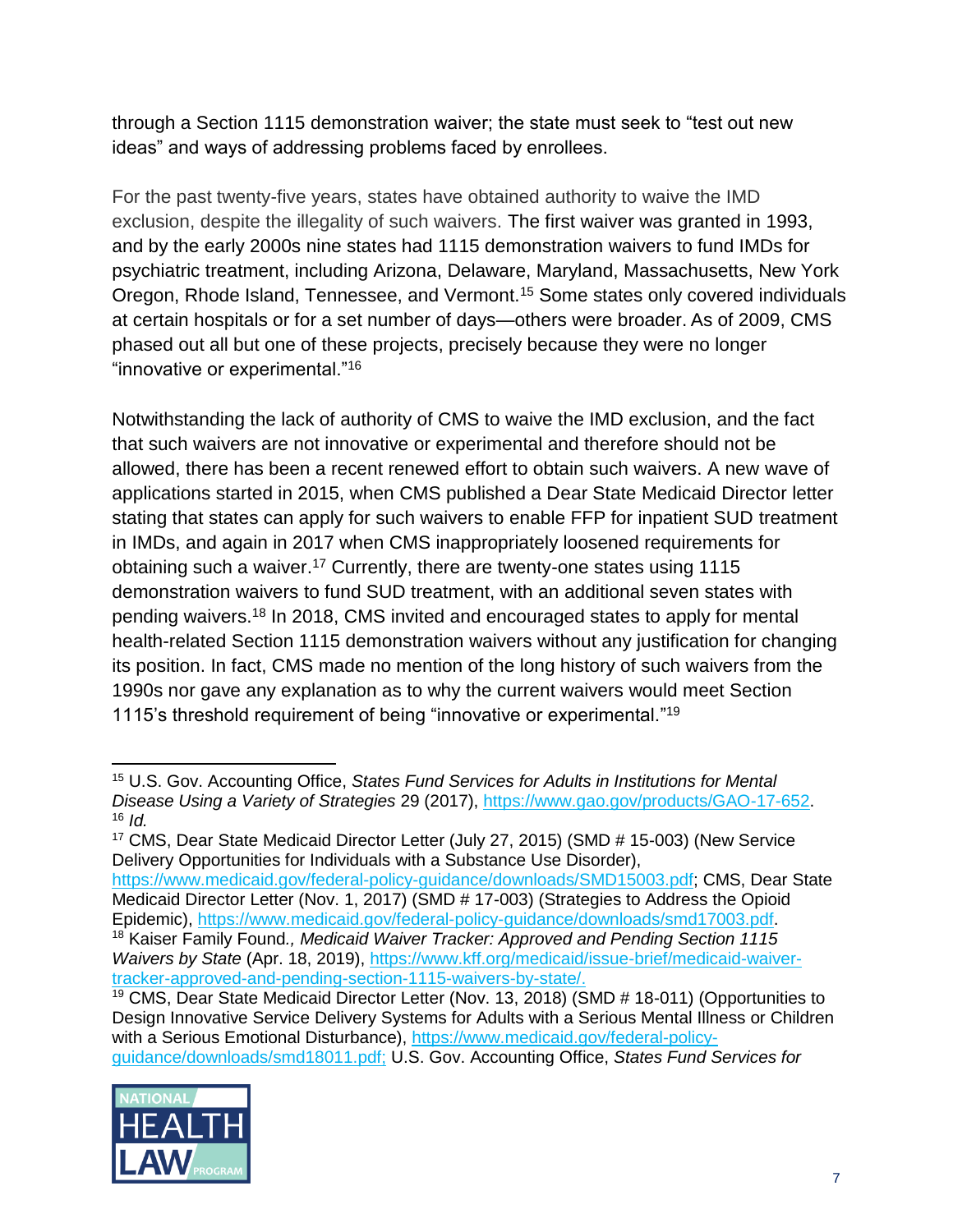Furthermore, critical questions regarding the waivers of the 1990s remain unanswered, such as: Did such waivers actually expand access to treatment or did they simply supplant state funds with federal funds? Was there an impact on the availability of community-based services? What was the average length of stay and what factors influenced the length of stay? What were the outcomes for individuals who received services in the IMD, including re-hospitalization rates and involvement in the criminal justice system? To our knowledge, no comprehensive analysis of the outcomes of these demonstrations was done nor has it been cited as a reason to encourage states to seek such waivers once again. MACPAC must highlight this gap in knowledge.

These Section 1115 demonstration waivers are no longer "experiments." With more than twenty-five years of these waivers, the questions above should be readily answerable and the data should be made available and summarized by CMS. At a minimum, it would be prudent for MACPAC to call on law and policymakers to halt changes to the statutory IMD exclusion itself or efforts to loosen the IMD waiver process, until such detailed analysis is undertaken and publicly reported. This would allow policymakers and legislators to glean any benefit from the numerous previous experiments and gather lessons learned before determining if any changes are necessary.

MACPAC should use this opportunity to: 1) raise important questions about the Secretary's lack of legal authority to grant waivers to the IMD exclusion given the limits of Section 1115, 2) acknowledge the major gaps in knowledge regarding the results of earlier mental health waivers, and 3) recommend analysis of the extensive history of IMD waivers prior to any additional discussion regarding legislative or policy changes.

# *B. Greater Oversight is Needed for Managed Care "In Lieu of" Services Provided in IMDs*

In 2016, HHS finalized a rule allowing states to make payments to MCOs and PIHPs for enrollees who stay up to 15 days per month in an IMD. In doing so, HHS also formalized a long-standing policy regarding "in lieu of" services and stated that "[t]he provision of inpatient psychiatric or substance use disorder treatment in an IMD must

 $\overline{a}$ *Adults in Institutions for Mental Disease Using a Variety of Strategies* 29 (2017), [https://www.gao.gov/products/GAO-17-652.](https://www.gao.gov/products/GAO-17-652)

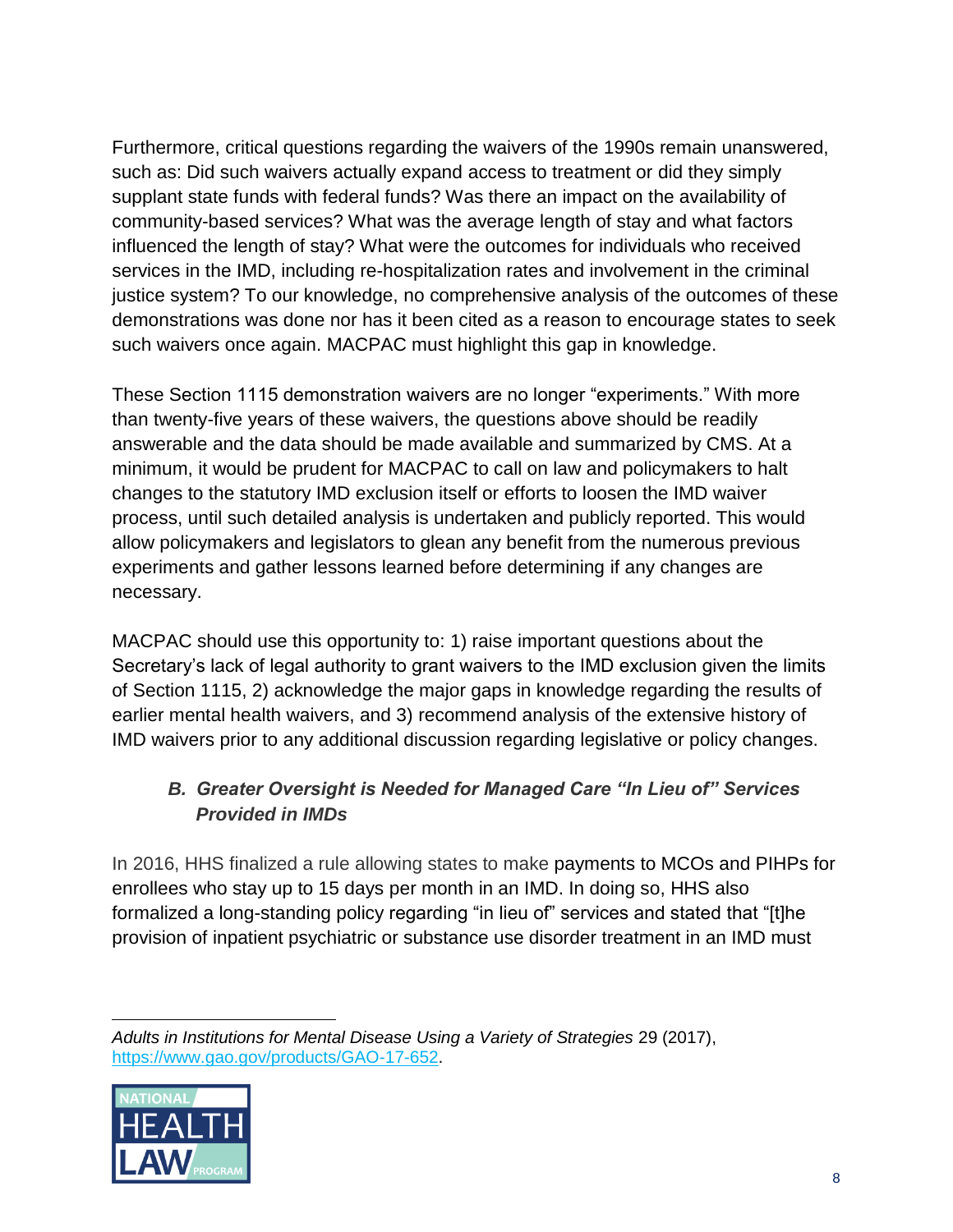meet the requirements for in lieu of services. . . . "<sup>20</sup> This means that the state must ensure:

- 1. Services provided in IMDs are medically appropriate and a cost effective substitute for the covered service or setting under the State Plan;
- 2. The enrollee is not required to use the alternative service or setting; and
- 3. The approved services are authorized and identified in the managed care contract, and offered to enrollees at the option of the managed care organization.<sup>21</sup>

HHS posited the "in lieu of" requirement will ensure that those who could benefit from community-based care will not be placed in medically inappropriate IMDs, and that IMD services will not be forced on anyone.<sup>22</sup> But as a practical matter, many individuals in crisis are either not in the position to demand different services or settings or are not given the option to choose. As discussed more fully below, funding of IMDs has a relationship to the availability of alternative settings, as there is evidence that the need for psychiatric beds is "elastic."<sup>23</sup> That is, if the beds are available, they will be filled, siphoning resources from community-based services. But when beds are not available, other options adequately meet individuals' needs. When states have limited resources, spending money on more costly institutional settings results in less available funding for more cost-effective community based programs, making community-based services hard to access. The "choice" between services immediately in an IMD setting, for example, versus a wait for limited community-based services is really a false choice, since individuals in crisis cannot wait for services. In fact, the lack of readily available community-based alternatives can force people into IMDs, creating a cycle of

*Public-Sector Inpatient Psychiatric Services¸* 63 PSYCHIATRIC SERVS. 135 (2012), [https://ps.psychiatryonline.org/doi/pdf/10.1176/appi.ps.201000145.](https://ps.psychiatryonline.org/doi/pdf/10.1176/appi.ps.201000145) While, to the best of our

knowledge, there are not current studies that investigate the elasticity of beds in facilities that primarily serve individuals with SUD, this is an area ripe for investigation.



<sup>20</sup> 42 C.F.R. § 438.6

 $21$  42 C.F.R. § 438.3(e)(2)(i)-(iii).

<sup>22</sup> 81 Fed. Reg. 27498, 27559 (May 6, 2016).

<sup>23</sup> Martha Shumway et al., *Impact of Capacity Reductions in Acute*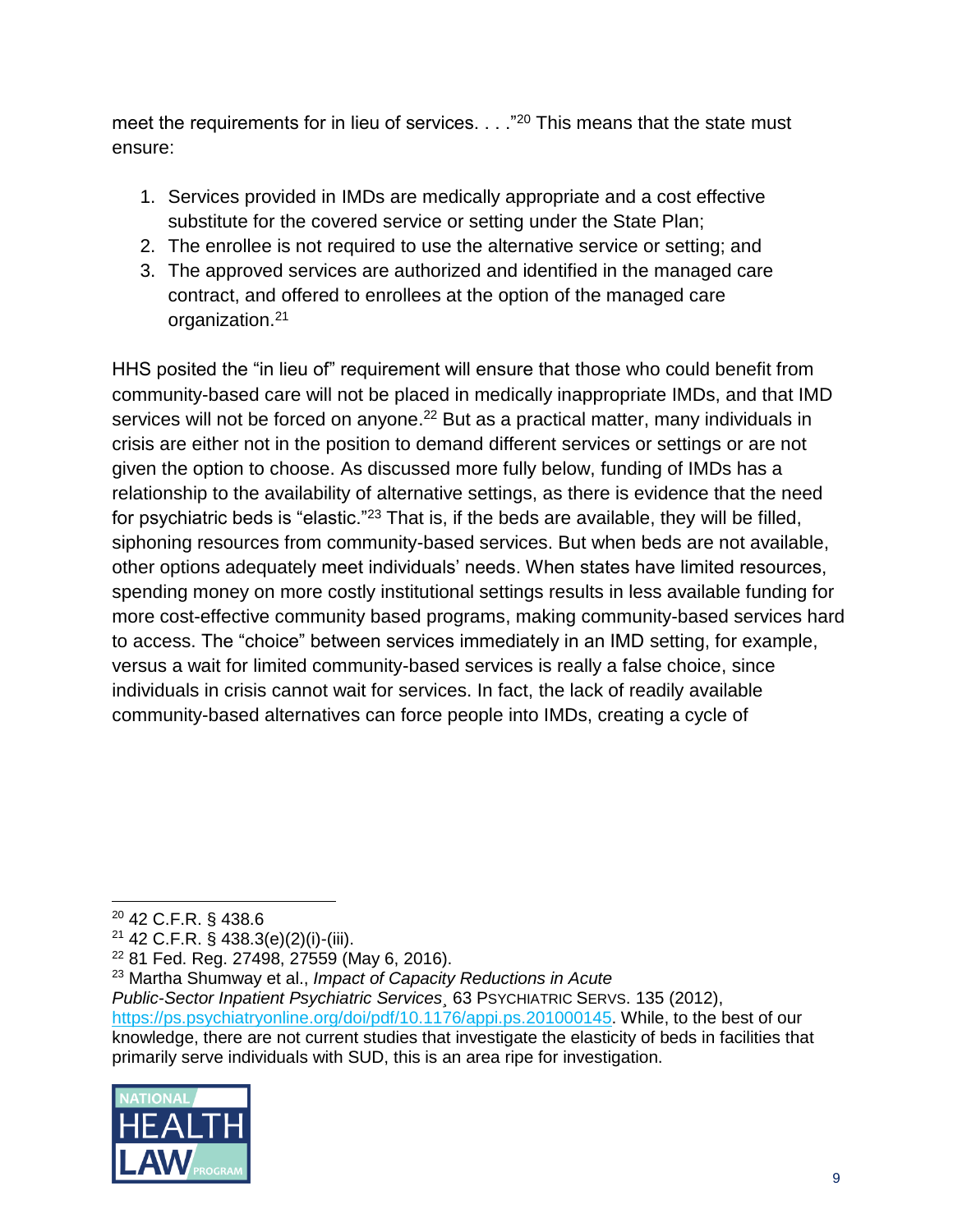institutionalization. For this reason, NHeLP has consistently objected to the use of "in lieu of" payments for IMDs.<sup>24</sup>

Since HHS formally authorized the use of "in lieu of" payments for this purpose, at least twenty-six are using this authority.<sup>25</sup> Now that more than half the states currently use "in lieu of" payments via MCOs to fund IMDs, MACPAC should investigate whether MCO enrollees truly have choices to receive services outside of IMDs and how they are informed of such a choice if, in fact, it exists.

# **III. Discharge Planning: Access to Community-Based Services May Be Jeopardized by Changes to the IMD Exclusion**

Congress specifically asked for information regarding "the discharge process used by such institution, including any care continuum of relevant services or facilities provided or used in such process."<sup>26</sup>

Discharge planning should start from the moment an individual enters an inpatient institution. Individuals should meet with a treatment team and develop a plan with clear goals and services to meet those goals. When the person reaches those goals, the person should be discharged, and not spend additional time in a facility waiting for access to community-based services. However, even the best discharge planning cannot prevent unnecessary institutionalization if community-based services and supports are not available in adequate quality and quantity.

Because Medicaid reimbursement is available for mental health and SUD services in the community rather than institutions, the IMD exclusion has provided important incentives to states to develop community-based alternatives and to rebalance spending towards more integrated environments. This financial incentive to rebalance

<sup>&</sup>lt;sup>26</sup> Pub. L. No. 115-271, Section 5012 (The IMD ADDITIONAL INFO Act).



 <sup>24</sup> Nat'l Health Law Prog., *Comments* on Proposed Medicaid and CHIP Managed Care Regulations (July 27, 2015), [https://9kqpw4dcaw91s37kozm5jx17-wpengine.netdna](https://9kqpw4dcaw91s37kozm5jx17-wpengine.netdna-ssl.com/wp-content/uploads/2015/07/2015_07_27_CMS-2390-P.pdf)[ssl.com/wp-content/uploads/2015/07/2015\\_07\\_27\\_CMS-2390-P.pdf;](https://9kqpw4dcaw91s37kozm5jx17-wpengine.netdna-ssl.com/wp-content/uploads/2015/07/2015_07_27_CMS-2390-P.pdf) Nat'l Health Law Prog., *Comments Regarding Proposed Rule Changes on Medicaid Managed Care and CHIP* (Jan. 14, 2019), [https://healthlaw.org/resource/national-health-law-program-comments-regarding](https://healthlaw.org/resource/national-health-law-program-comments-regarding-proposed-rule-changes-on-medicaid-managed-care-and-chip/)[proposed-rule-changes-on-medicaid-managed-care-and-chip/.](https://healthlaw.org/resource/national-health-law-program-comments-regarding-proposed-rule-changes-on-medicaid-managed-care-and-chip/)

<sup>&</sup>lt;sup>25</sup> Kathleen Gifford et al., Kaiser Family Found., Medicaid Moving Ahead in Uncertain Times: Results from a 50-State Medicaid Budget Survey for State Fiscal Years 2017 and 2018 (Oct. 19, 2017), [https://www.kff.org/report-section/medicaid-moving-ahead-in-uncertain-times-managed](https://www.kff.org/report-section/medicaid-moving-ahead-in-uncertain-times-managed-care-initiatives/)[care-initiatives/.](https://www.kff.org/report-section/medicaid-moving-ahead-in-uncertain-times-managed-care-initiatives/)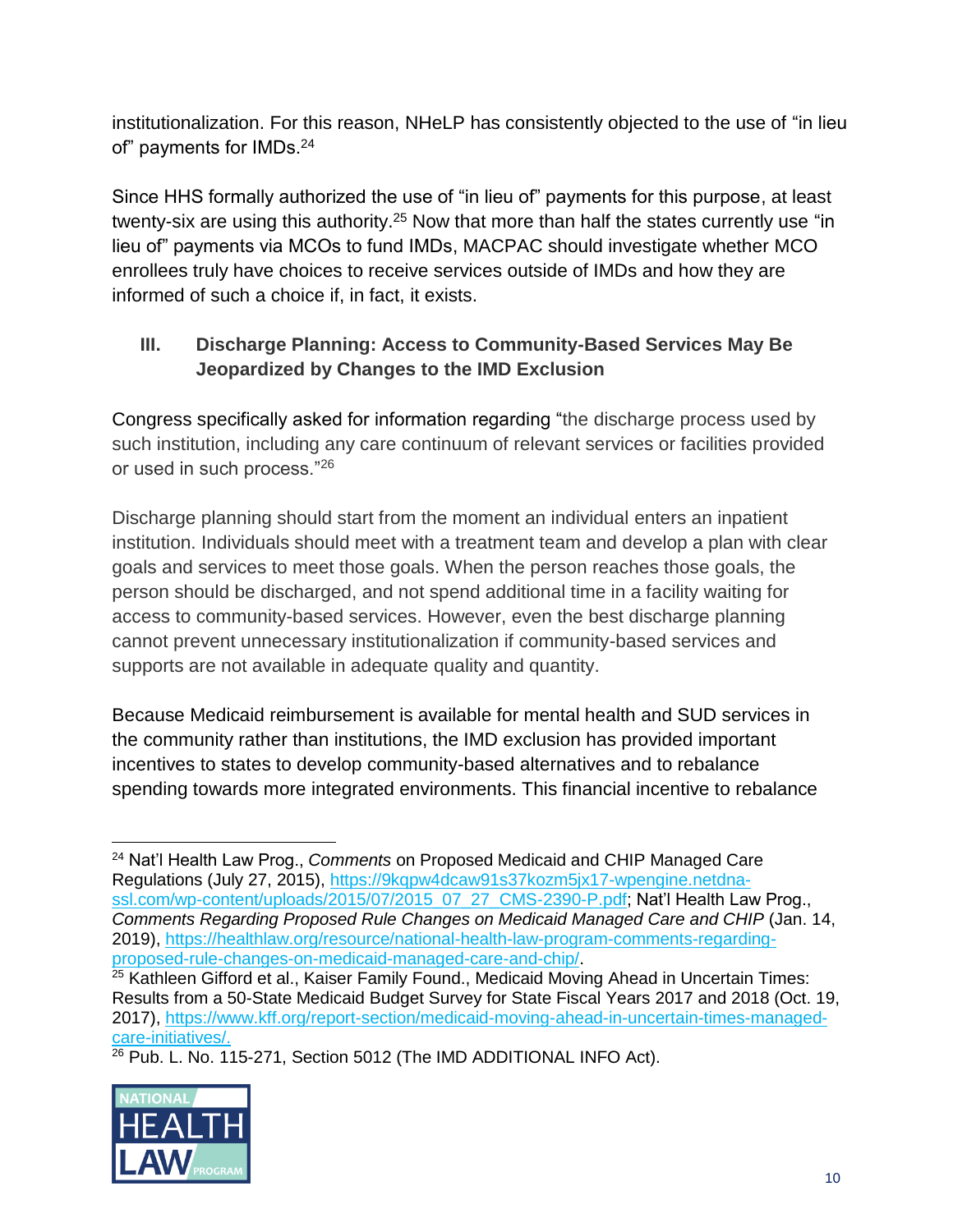treatment towards community-based services is particularly important due to "bed elasticity," where supply drives demand. (See section  $II.B.$ )<sup>27</sup>

Regardless of whether individuals with mental health needs or SUD begin their treatment in residential or community-based settings, people need access to a full array of community-based treatment options tailored to their individual needs, which will change as they progress in their recovery.<sup>28</sup> For example, they often need ongoing communitybased services such as case management, medication-assisted treatment, and peer support services to maintain their recovery, prevent relapse, and quickly return to treatment if relapses occur.<sup>29</sup> Expanding incentives to utilize residential treatment through greater FFP could actually undermine efforts to ensure the appropriate continuum of care for individuals with OUD. For example, if states receive more funds for IMDs, but this is not balanced out by additional funding incentives for chronically underfunded community-based services, it "may simply encourage greater use of expensive inpatient treatment, including for people for whom it may not be the best option." <sup>30</sup> Furthermore, increasing funding to inpatient facilities could increase dangers to patients with OUD if such facilities primarily focus on detoxification:

Indeed, it may increase the potential for overdose if patients do not remain in treatment since, with detoxification, their tolerance for opioids is significantly reduced. In fact, recent data suggest that inpatient detoxification is an important predictor of overdose, largely because many who receive inpatient care aren't then connected to community-based treatment programs or put on a medication, leaving them extremely vulnerable to relapse and overdose.<sup>31</sup>

 <sup>27</sup> Martha Shumway et al., *Impact of Capacity Reductions in Acute Public-Sector Inpatient Psychiatric Services¸* 63 PSYCHIATRIC SERVS. 135 (2012), [https://ps.psychiatryonline.org/doi/pdf/10.1176/appi.ps.201000145.](https://ps.psychiatryonline.org/doi/pdf/10.1176/appi.ps.201000145)

<sup>28</sup> Hannah Katch & Judith Solomon, Ctr. on Budget & Policy Priorities, *Repealing Medicaid Exclusion for Institutional Care Risks Worsening Services for People With Substance Use Disorders* (April 24, 2018), [https://www.cbpp.org/research/health/repealing-medicaid-exclusion](https://www.cbpp.org/research/health/repealing-medicaid-exclusion-for-institutional-care-risks-worsening-services-for)[for-institutional-care-risks-worsening-services-for.](https://www.cbpp.org/research/health/repealing-medicaid-exclusion-for-institutional-care-risks-worsening-services-for)

<sup>29</sup> Jennifer Lav, Nat'l Health Law Prog., *Policy Implications of Repealing the IMD Exclusion* (May 17, 2018), [https://9kqpw4dcaw91s37kozm5jx17-wpengine.netdna-ssl.com/wp](https://9kqpw4dcaw91s37kozm5jx17-wpengine.netdna-ssl.com/wp-content/uploads/2018/04/MedicaidIMD-Exclusion-51718docx-1.pdf)[content/uploads/2018/04/MedicaidIMD-Exclusion-51718docx-1.pdf](https://9kqpw4dcaw91s37kozm5jx17-wpengine.netdna-ssl.com/wp-content/uploads/2018/04/MedicaidIMD-Exclusion-51718docx-1.pdf)

 $30$  Michael Botticelli and Richard Frank, Congress needs a broader approach to address opioid epidemic, THE HILL (June 10, 2018), [https://thehill.com/opinion/healthcare/391544-congress](https://thehill.com/opinion/healthcare/391544-congress-needs-a-broader-approach-to-address-opioid-epidemic)[needs-a-broader-approach-to-address-opioid-epidemic.](https://thehill.com/opinion/healthcare/391544-congress-needs-a-broader-approach-to-address-opioid-epidemic)  $31$  *Id.*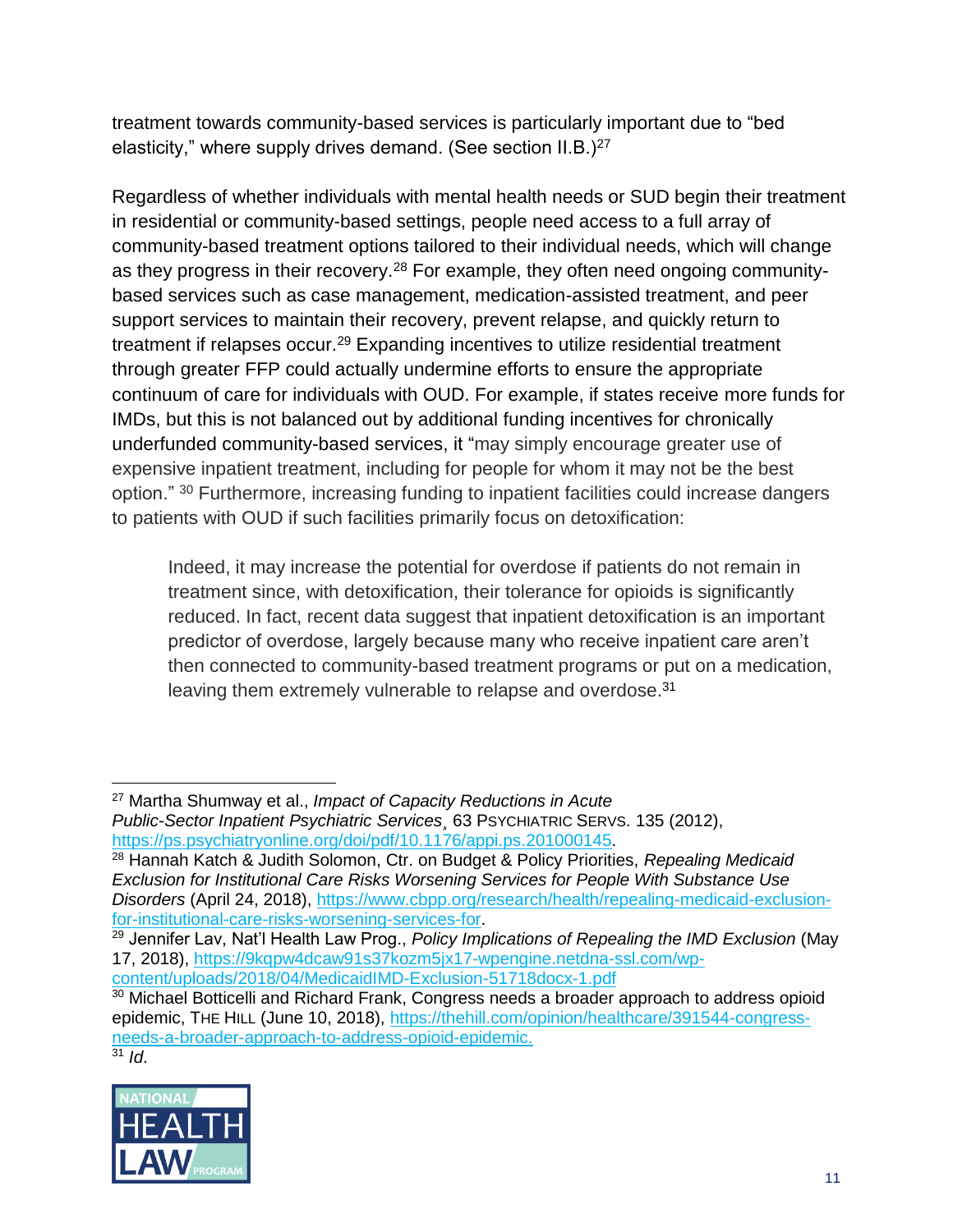Changes to the IMD exclusion could also undermine hard-won civil rights for people with disabilities and decades of federal policy initiatives stressing the importance of increasing community integration.<sup>32</sup> IMDs are by definition residential settings where individuals with disabilities receive services, and decisions regarding the IMD exclusion will inevitably have an impact on where people with disabilities reside and receive services.<sup>33</sup> In passing the Americans with Disabilities Act, Congress found that "historically, society has tended to isolate and segregate individuals with disabilities, and, despite some improvements, such forms of discrimination against individuals with disabilities continue to be a serious and pervasive social problem."<sup>34</sup> Many IMDs are quite large, and the size of such facilities increases the risks of segregation and isolation. For example, the average bed capacity of an IMD participating in the three year federal IMD demonstration was over 100 beds, and one had a capacity of over 400 beds.<sup>35</sup> Providing FFP for large institutional settings could reify discriminatory presumptions about the ability of individuals with disabilities to receive services in community based settings, and undermine the integration mandate articulated by the Supreme Court in Olmstead v. LC.<sup>36</sup>

There is a strong interrelationship between the IMD exclusion and state incentives to fund community-based services. Without adequate community-based services, discriminatory segregation is inevitable. Given the serious civil rights implications, MACPAC should recommend more analysis to better understand the effect that altering the IMD exclusion would have on the development and funding of community-based services.

[https://govinfo.library.unt.edu/mentalhealthcommission/reports/FinalReport/FullReport.htm.](https://govinfo.library.unt.edu/mentalhealthcommission/reports/FinalReport/FullReport.htm)  $33$  While the ADA excludes individuals who are currently using illegal substances from the definition of an "individual with a disability," the definition of disability should include individuals in an IMD, as individuals in IMDs are generally not currently using illegal drugs and are in a supervised rehabilitation program. 42 U.S.C. § 12012; 28 C.F.R. § 35.131 ("(2) A public entity shall not discriminate on the basis of illegal use of drugs against an individual who is not engaging in current illegal use of drugs and who—(i) Has successfully completed a supervised drug rehabilitation program or has otherwise been rehabilitated successfully; (ii) Is participating in a supervised rehabilitation program; or (iii) Is erroneously regarded as engaging in such use.").

[https://innovation.cms.gov/Files/reports/mepd-finalrpt.pdf.](https://innovation.cms.gov/Files/reports/mepd-finalrpt.pdf)

<sup>36</sup> 527 U.S. 581 (1999).



 $\overline{a}$ <sup>32</sup> President's New Freedom Commission on Mental Health, Achieving the Promise: Transforming Mental Health Care in America (2003),

<sup>34</sup> 42 U.S.C. § 12101.

<sup>35</sup> Crystal Blyer, *et al*, Mathematica Policy Research, *Medicaid Emergency Psychiatric Services Demonstration Evaluation, Final Report* (Aug. 18, 2016),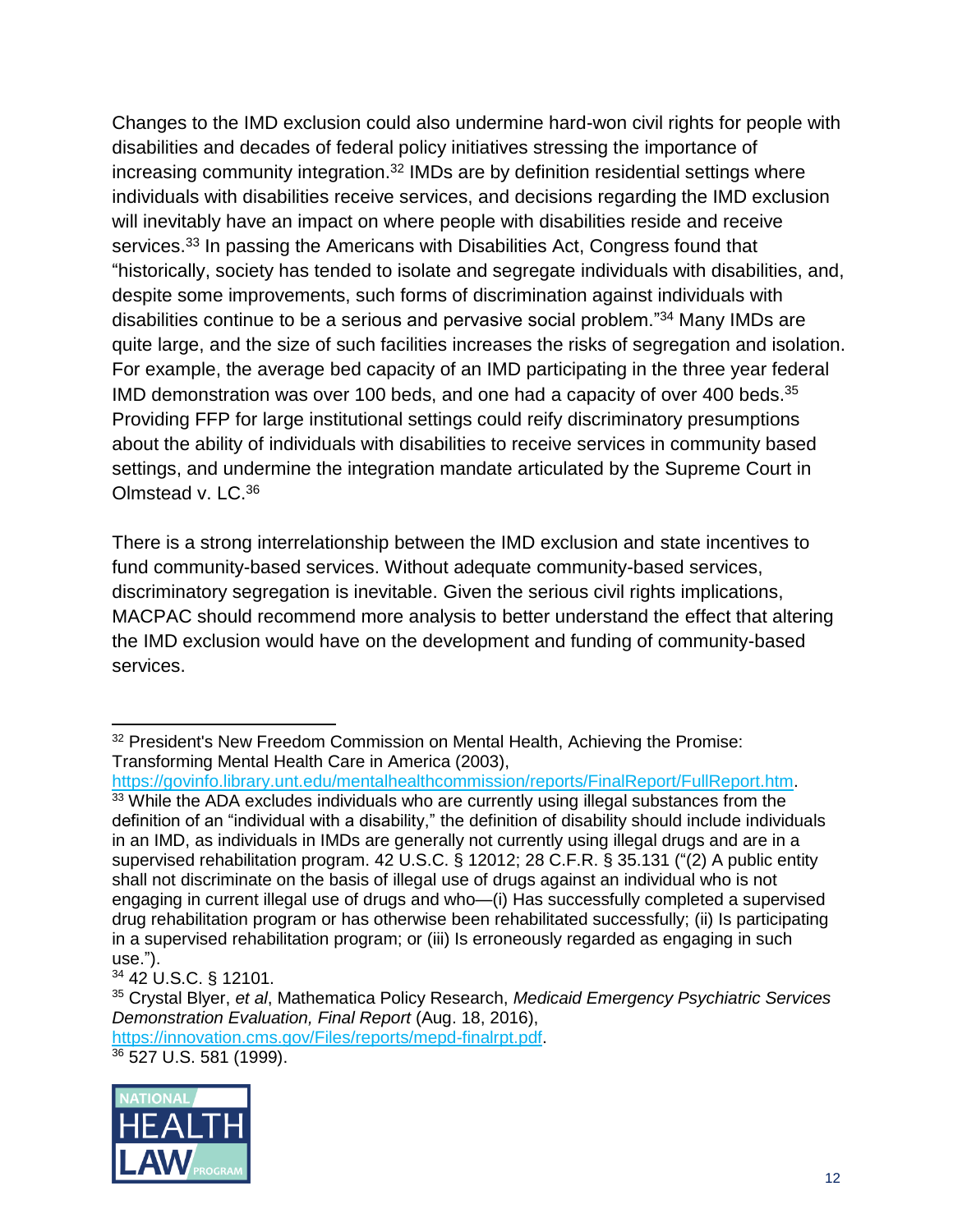# **IV. Regulations Should Vary Depending on the Populations Served, but Must Protect Enrollees**

Because of the different types of institutions that can be considered IMDs and the large range of ages, disabilities, diagnoses, and treatment needs of individuals in IMDs, is not possible to make generalizations regarding the type of safeguards necessary or advisable to regulate IMDs. Any recommendations for regulation must be sensitive to the various settings that can be considered IMDs and the different populations served. Allowing additional funding for such settings without providing additional treatment guidelines, staffing, and monitoring specific to these various settings will not ensure provision of SUD treatment or mental health care that meets the specific needs of the population served, as well as the relevant medical standards of care.<sup>37</sup>

At the federal level, regulations exist only for those settings that been statutorily carved out of the IMD exclusion, including settings such as psychiatric residential treatment facilities (PRTFs) for children under 21, and free-standing psychiatric hospitals for individuals over age 65 (at the state option) or under age 21. No comparable set of federal regulations exists for the many settings that fall under the IMD exclusion.

PRTFs are a telling example of the need for regulations that account for the particular needs of the population served. When Congress carved PRTFs out from the IMD exclusion in 1990, CMS engaged in a ten-year process with stakeholders to come up with regulations intended to account for the vulnerable position and risks facing children in such settings. The regulations, published in 2002, require certain staffing and medical oversight and accreditation by an outside organization.<sup>38</sup> The regulations also place essential limitations on the use of physical and chemical restraint, and seclusion, and contain protections specific to children, such as requiring facilities to notify parents or guardians as soon as possible of any restraint or seclusion, and requiring that any emergency interventions be appropriate in light of a child's personal history, including

<sup>37</sup> See e.g. Julia Lurie, *"Mom, When They Look At Me They See Dollar Signs*," MOTHER JONES (March/April 2019), [https://www.motherjones.com/crime-justice/2019/02/opioid-epidemic-rehab](https://www.motherjones.com/crime-justice/2019/02/opioid-epidemic-rehab-recruiters/)[recruiters/](https://www.motherjones.com/crime-justice/2019/02/opioid-epidemic-rehab-recruiters/) (discussing abuse, neglect, and exploitation in facilities for SUD that are covered by insurance but lack necessary federal regulation). <sup>38</sup> 42 C.F.R. § 441.150-184.



 $\overline{a}$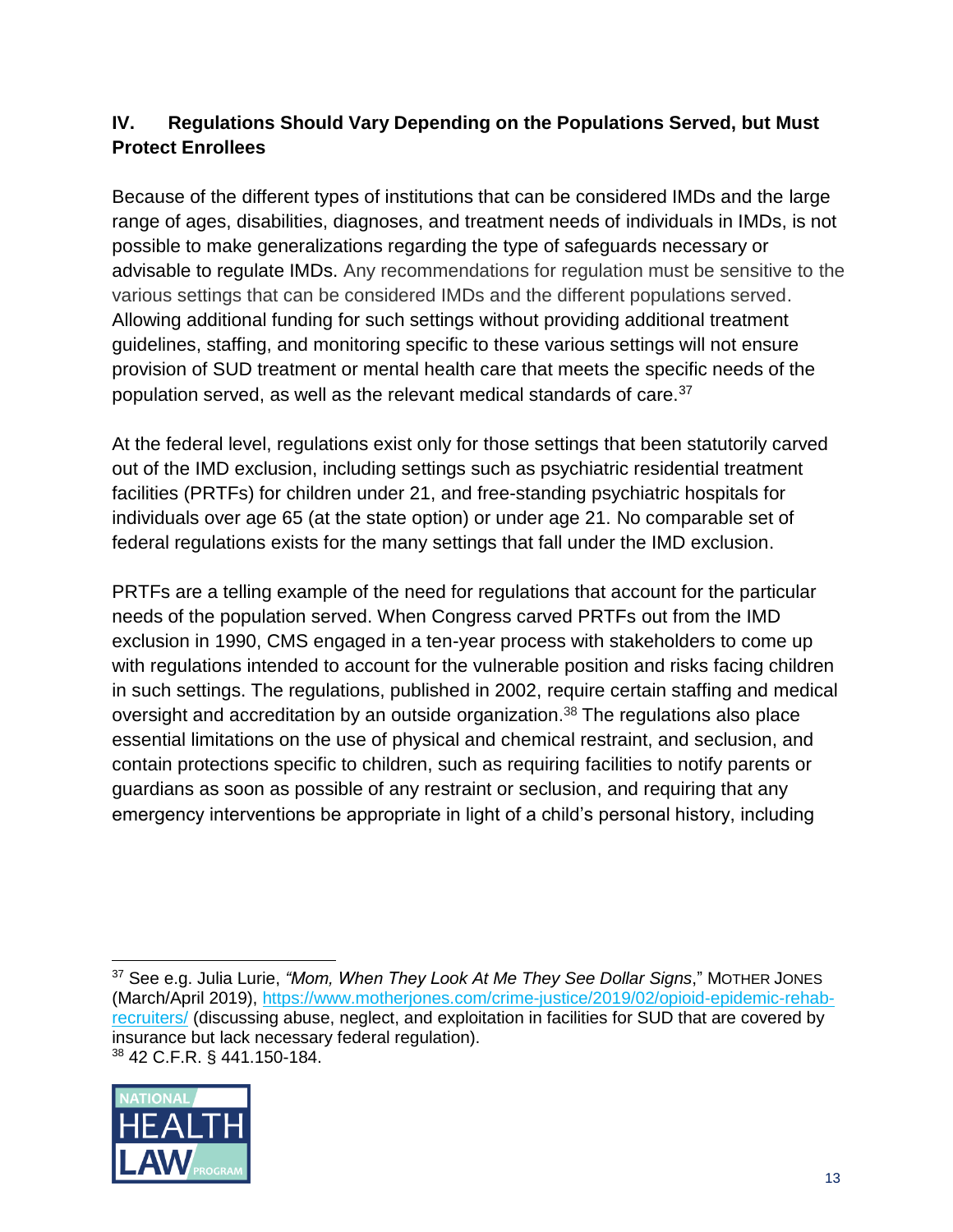any history of physical or sexual abuse.<sup>39</sup> That is, the regulations account for the specific needs of children with significant psychiatric needs in congregate settings.

In contrast, through the administrative process HHS has recently increased opportunities to fund IMDs while resisting calls to regulate such facilities.<sup>40</sup> For example, in response to comments suggesting HHS should set quality standards for IMDs if permitting FFP via managed care contracts, HHS replied:

The final rule does not regulate IMDs and CMS has not identified authority in this rule to regulate IMDs. As discussed in the proposed rule [\(80 FR 31117\)](https://www.federalregister.gov/citation/80-FR-31117), this provision is intended to provide states with flexibility to address concerns about ensuring access to and availability of short-term inpatient psychiatric and SUD services in Medicaid programs.<sup>41</sup>

There are important differences in how all these different settings need to be regulated. It is unlikely that a one-size-fits-all approach will be appropriate, but simply allowing expanded use of IMDs with no regulation at all is not appropriate. To the extent that there is any proposal to expand the settings where FFP can be claimed, it is essential that both Congress and CMS carefully consider the unique needs of the population served. There should also be a transparent process to develop regulations that complies

<sup>41</sup> 81 Fed. Reg. 27498, 27563 (May 16, 2016) (Medicaid Managed Care Rule).



<sup>39</sup> 42 C.F.R. §§ 483.366; 483.356.

<sup>&</sup>lt;sup>40</sup> While the guidance from HHS on Section 1115 SUD/IMD Demonstration waivers states that the facilities will need to obtain national accreditation and be licensed by the state, such accreditation is not a substitute for federal regulation. Furthermore, neither the new state option to obtain funding for IMDs for SUD treatment for a 5 year period nor the Medicaid Managed Care rule require such national accreditation.